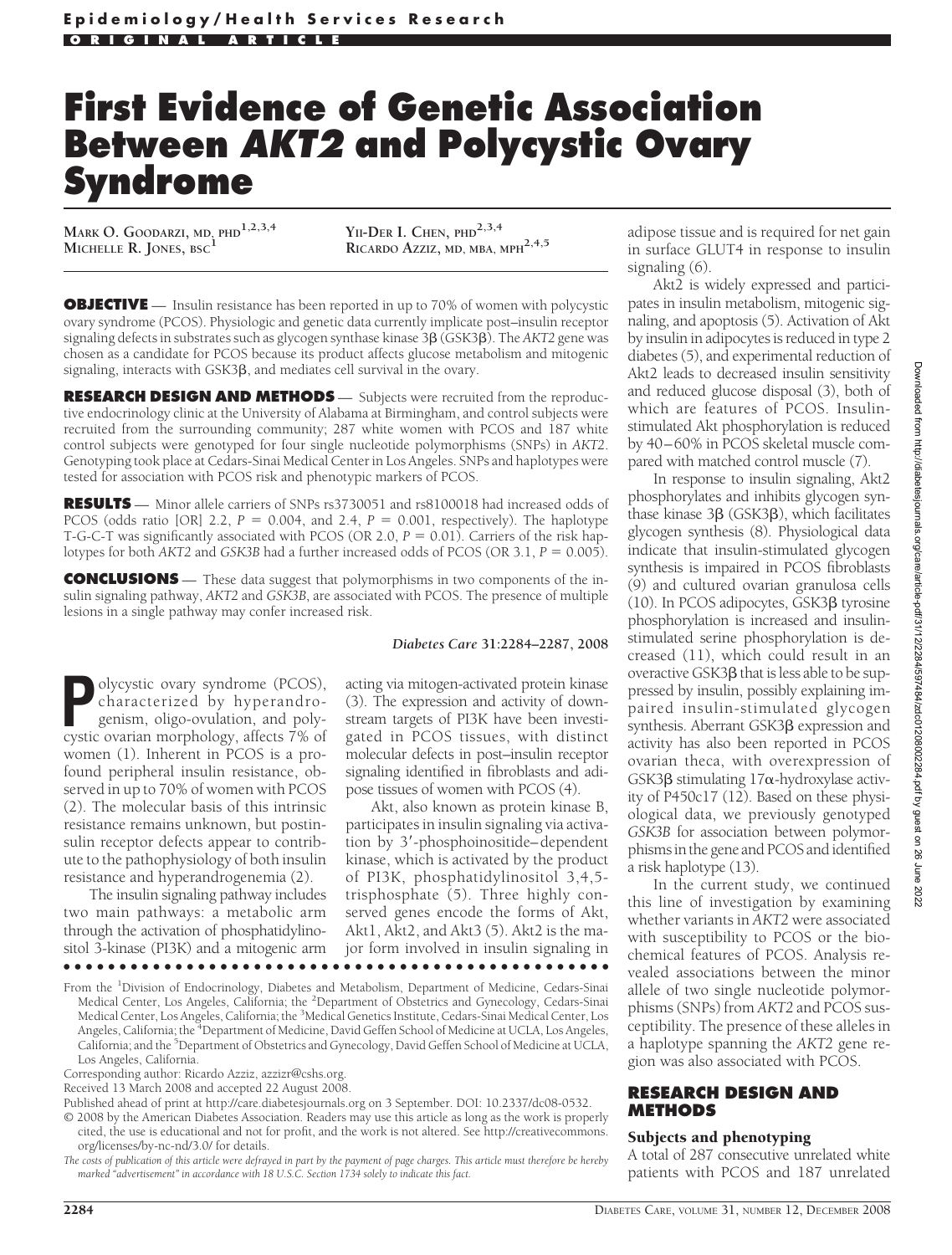white control women were recruited from the Birmingham, Alabama, area. Case patients were recruited from the reproductive endocrine practice of one of the investigators (R.A.) at the University of Alabama at Birmingham. Participation in research was offered to patients meeting the inclusion criteria (being premenopausal and nonpregnant, having undergone no hormonal therapy [including oral contraceptives] for at least 3 months, and meeting the 1990 National Institutes of Health criteria for PCOS [14]). The comprehensive physical examination and hormonal evaluation used in our research have been described in detail previously (15).

Control subjects were healthy women, with regular menstrual cycles and no family history of hirsutism. These women had no hirsutism, acne, alopecia, or endocrine dysfunction and had not undergone hormonal therapy (including oral contraceptives) for at least 3 months before testing. Control subjects were recruited by word of mouth and advertisements in the Birmingham, Alabama, area through a call for "healthy women" without detailing the nature of the studies.

All subjects gave written informed consent. The study was performed according to the guidelines of the institutional review boards of the University of Alabama at Birmingham and Cedars-Sinai Medical Center.

# SNP genotyping and haplotype determination

We selected four SNPs (rs11671439, rs8100018, rs3730051, and rs2304188) that span the 51.5-kb genomic length of *AKT2* at chromosome 19q13.1–13.2. These were selected because they are predicted to tag the haplotypes (across the entire gene, plus 10 kb upstream and 10 kb downstream) occurring at  $>1\%$  frequency in the Caucasian population of the HapMap database (16). The four SNPs were genotyped using the 5'-exonuclease assay (TaqMan MGB; Applied Biosystems, Foster City, CA) (17); duplicate genotyping of 96 samples for one SNP yielded 100% concordance. The genotyping success rate was 92.5%.

Haploview 3 (18) was used to determine haplotypes as well as haplotype blocks, with an accelerated expectation maximization algorithm. Haploview was also used to calculate linkage disequilibrium (LD) (the *D'* statistic) between each pairwise combination of all the SNPs. Haplotypes were assigned to individual subjects only when the assignment could be made with  $> 95\%$  certainty.

| Table 1-Clinical features of women with PCOS and control subjects |  |  |  |
|-------------------------------------------------------------------|--|--|--|
|                                                                   |  |  |  |

|                             | Control       | PCOS            |
|-----------------------------|---------------|-----------------|
| n.                          | 187           | 287             |
| Age (years)                 | 33.0 (17.0)   | $27.5(11.5)^*$  |
| BMI $(kg/m2)$               | 24.1(6.4)     | $34.7(13.5)^*$  |
| WHR                         | 0.78(0.08)    | $0.83(0.10)*$   |
| mFG score                   | 0(0)          | $7.0(5.0)*$     |
| Hirsute (%)                 | $\Omega$      | $73.9*$         |
| Total testosterone (nmol/l) | 1.42(0.92)    | $2.77(1.07)^*$  |
| Free testosterone (pmol/l)  | 12.1(9.0)     | $29.1(16.3)*$   |
| DHEAS (µmol/l)              | 2.58(2.03)    | $5.66(4.61)$ *  |
| SHBG (nmol/l)†              | 220.0 (120.0) | $150.0(70.0)*$  |
| Insulin (pmol/l)            | 49.5(45.9)    | 129.15 (129.2)* |
| Glucose (mmol/l)            | 4.77(0.56)    | 4.77(0.72)      |
| HOMA-IR                     | 0.92(0.83)    | $2.29(1.93)*$   |
| HOMA-%B                     | 103.9(59.5)   | $175.3(99.3)*$  |

Data are median (interquartile range). \**P* < 0.001 compared with control group. †SHBG activity was measured by competitive binding analysis using Sephadex  $\dot G$ -25 and [3H]testosterone as the ligand; this assay gives values of approximately 100–300 nmol $\overline{\Lambda}$  in normal adult women. DHEAS, dehydroepiandrosterone sulfate; HOMA-%B,  $\beta$ -cell function estimated by the homeostasis model assessment; HOMA-IR, insulin resistance estimated by the homeostasis model assessment; mFG score, modified Ferriman-Gallwey hirsutism score; SHBG, sex hormone–binding globulin; WHR, waist-to-hip ratio.

# Statistical analysis

Unpaired *t* tests and  $\chi^2$  tests were used to compare clinical characteristics between women with and without PCOS; quantitative trait values were log- or square root–transformed as appropriate to reduce non-normality.

Association of SNPs or haplotypes with presence or absence of PCOS was evaluated using logistic regression, with adjustment for BMI and age in every analysis. ANCOVA was used for association between genotype and quantitative traits, again with adjustment for age and BMI. Significance was taken at  $P \leq 0.017$  to account for the effects of multiple testing, considering that we analyzed one LD group of SNPs against three families of traits (PCOS diagnosis, androgens, and metabolic traits), yielding a correction factor of 3 (i.e., three independent comparisons).

In exploratory analyses, various multiple logistic regression models were used to explore the contribution of *AKT2* haplotype to PCOS risk while simultaneously considering the risk haplotype from *GSK3B* (13).

Analyses were performed with Statview 5.0 (SAS Institute, Cary, NC).

**RESULTS** — Clinical features of the cohort are given in Table 1. Strong LD (*D*  $\geq$ 0.95) was observed among each of the four *AKT2* SNPs (Table 2, Fig. 1). Minor allele carriers of two SNPs had an increased frequency of PCOS. The presence of the G allele at rs8100018 conferred an odds ratio (OR) of 2.4 (95% CI 1.4–4.1,  $P = 0.001$ ), whereas the presence of the G allele at rs3730051 conferred an OR of 2.2 (95% CI 1.3–3.7,  $P = 0.004$ ). There were no significant associations with any quantitative traits.

Five haplotypes, comprising SNPs rs11671439, rs8100018, rs3730051, and rs2304188, accounted for >99% of the population (Table 3). There was a significant association between haplotype T-G-C-T and PCOS (OR 2.0, 95% CI 1.1–3.4,  $P = 0.01$ ). This haplotype includes the minor alleles of both rs8100018 and rs3730051, the two SNPs associated with PCOS. There were no significant associa-

| Table 2-SNP location and frequency data |  |  |  |  |
|-----------------------------------------|--|--|--|--|
|-----------------------------------------|--|--|--|--|

| Variant    | Location  | Alleles<br>(major/minor) | Overall<br><b>MAF</b> | PCOS MAF | Control<br><b>MAF</b> |
|------------|-----------|--------------------------|-----------------------|----------|-----------------------|
| rs11671439 | Intron 1  | CЛ                       | 0.078                 | 0.068    | 0.088                 |
| rs8100018  | Intron 4  | C/G                      | 0.262                 | 0.296    | 0.216                 |
| rs3730051  | Intron 8  | A/G                      | 0.221                 | 0.247    | 0.180                 |
| rs2304188  | Intron 10 | CЛ                       | 0.153                 | 0.141    | 0.178                 |

MAF, minor allele frequency.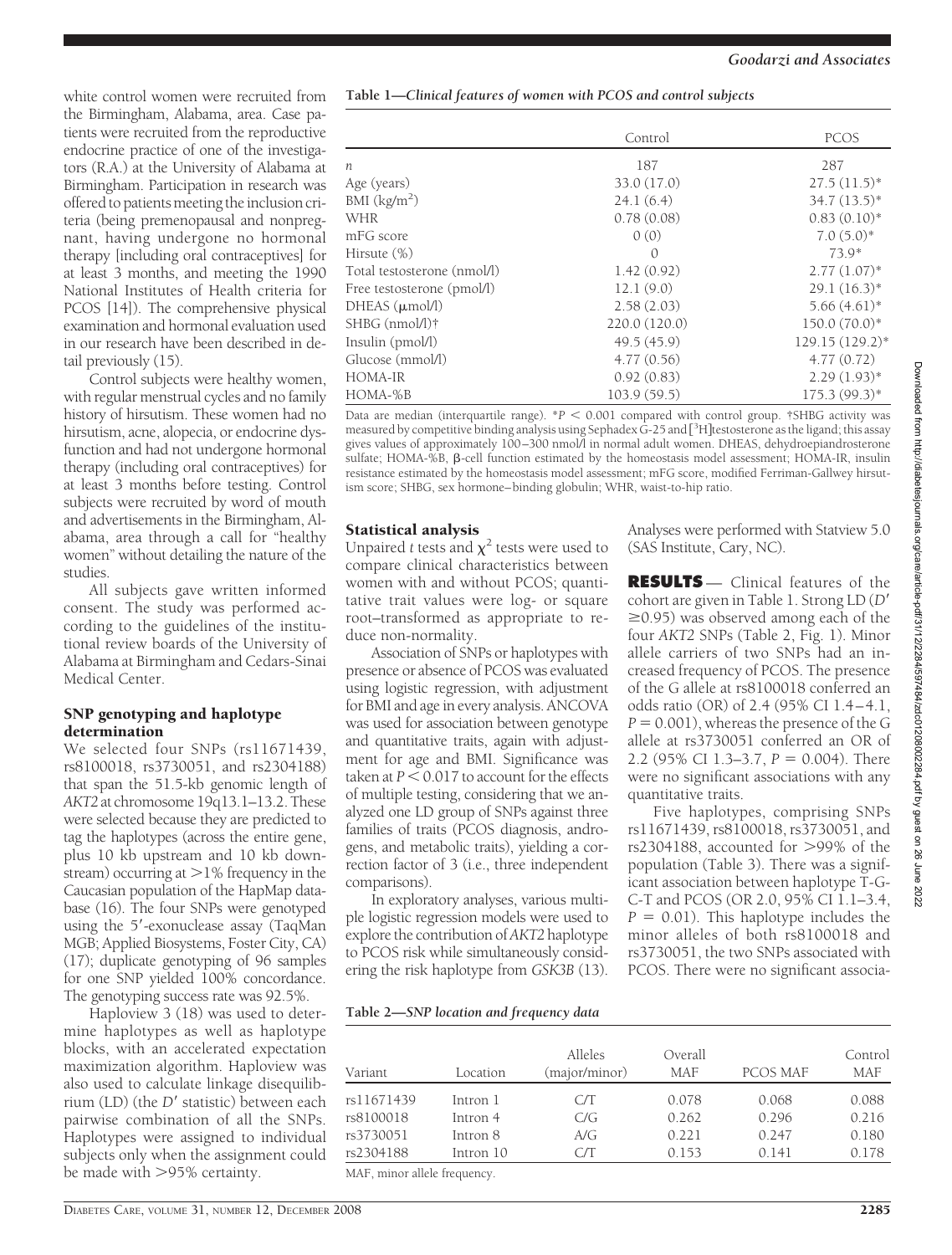

Figure 1—*Gene structure and LD plot for* AKT2*.* A*: The gene structure of* AKT2 *is shown; the gene has 14 exons and is located on the reverse strand of chromosome 19q13. The locations of the genotyped SNPs relative to the exons are indicated.* B*: The LD plot displays* D *values (percent) for each pair of SNPs in the box at the intersection of the diagonals from each SNP.* D' between each pair of SNPs was *1.0 (solid boxes) and was 0.98 between rs3730051 and rs8100018, indicating strong LD across the region.*

tions between haplotypes and any quantitative traits.

*GSK3B* was previously analyzed for association with PCOS susceptibility (13). The nine-SNP haplotype C-A-C-C-G-G-A-G-G was significantly associated with PCOS (OR 1.7, 95% CI 1.03–2.85,  $P = 0.028$ ) and was the most common haplotype among the white subjects with PCOS but the second most common in control subjects. Taking into account the previous association between *GSK3B* haplotype and PCOS, we conducted exploratory analyses with a set of logistic regression models that simultaneously considered *AKT2* and *GSK3B* (Table 4). The first model was designed to evaluate the independence of the

**Table 3—***Haplotype frequency data in the women with PCOS and control subjects*

| Haplotype | Overall<br>frequency | <b>PCOS</b><br>frequency | Control<br>frequency |
|-----------|----------------------|--------------------------|----------------------|
| $T-A-G-T$ | 0.504                | 0.497                    | 0.517                |
| $T-G-C-T$ | 0.216                | 0.240                    | 0.176                |
| $C-A-G-T$ | 0.154                | 0.138                    | 0.181                |
| $T-A-G-C$ | 0.075                | 0.067                    | 0.088                |
| $T-A-C-T$ | 0.047                | 0.053                    | 0.037                |

| Table 4—Logistic regression models simultaneously considering AKT2 and GSK3B in PCOS |
|--------------------------------------------------------------------------------------|
| risk                                                                                 |

| Model        | Independent variables                                              | OR (95% CI)     | P value |
|--------------|--------------------------------------------------------------------|-----------------|---------|
| Independence | Carrier state (Y/N) for AKT2 risk<br>haplotype*                    | $2.10(1.2-3.7)$ | 0.010   |
|              | Carrier state (Y/N) for GSK3B risk<br>haplotype*                   | $1.80(1.0-3.1)$ | 0.036   |
| Additive     | Number of AKT2 or GSK3B risk<br>haplotypes†                        | $1.58(1.1-2.2)$ | 0.010   |
| Combined     | Carrier state (Y/N) for both risk haplotypes<br>in AKT2 and GSK3B‡ | $3.11(1.4-6.9)$ | 0.0050  |
|              |                                                                    |                 |         |

PCOS diagnosis was the dependent variable in all models. Each analysis also included age and BMI as independent variables. \*Carriers are homozygous or heterozygous for risk haplotype (T-G-C-T in *AKT2* and C-A-C-C-G-G-A-G-G in *GSK3B*). †Number of risk haplotypes per individual is 0–4. ‡Compares subjects who are carriers of at least one *AKT2* risk haplotype and at least one *GSK3B* risk haplotype to all other subjects.

risk haplotypes of both *AKT2* and *GSK3B* on PCOS susceptibility. In this model, each risk haplotype retained a significant association with PCOS (*AKT2* risk haplotype carriers, OR 2.1, *P* - 0.01; *GSK3B* risk haplotype carriers OR  $1.8$ ,  $P = 0.036$ ), demonstrating independence. In the next logistic regression with PCOS as the dependent variable, the independent variables were age, BMI, and number of risk haplotypes (for each subject, ranging from 0 to 4). This analysis revealed that each additional risk haplotype conferred a 58% increase in the odds of PCOS  $(P = 0.01)$ . In the final combined model, carriers of both risk haplotypes had an increased odds of PCOS compared with subjects with neither haplo $type (OR 3.1, P = 0.005).$ 

**CONCLUSIONS** — Our data demonstrate that polymorphisms in the*AKT2* gene are significantly associated with PCOS. The minor alleles of rs3730051 and rs8100018 were associated with PCOS, and the corresponding haplotype was also associated with PCOS. We used independent, additive, and combined logistic regression models to demonstrate that the association between *AKT2* haplotype T-G-C-T and PCOS was independent of the *GSK3B* risk haplotype, but PCOS risk was increased when both were present. These data offer two potential susceptibility loci from the insulin signaling pathway that may confer increased PCOS risk and suggest that the presence of multiple lesions in a single pathway confers increased risk.

The significant association of rs3735001 and rs8100018 with PCOS extends to a haplotype that includes the minor alleles of these two *AKT2* SNPs. Carriers of both minor alleles, in a haplotype, had the same OR as carriers of either risk allele alone, as a SNP. This finding suggests that

these alleles are markers tagging the same variant in the gene region. The unknown functional variant can be a coding variant or a noncoding variant that alters *AKT2* promoter activity or mRNA transport and stability, resulting in changes in protein expression.

Our analyses did not show any significant associations with quantitative traits related to glucose homeostasis. This was also the case for*GSK3B* (13). Because analyses to detect association between quantitative traits and genotype are conducted only within women with PCOS, the reduced sample may have decreased power to detect an effect. Also, in our cohort insulin resistance was quantified via homeostatic model assessment, which may be insufficiently reflective of insulin resistance to allow detection of association with genetic variants. Analysis in a larger cohort or one characterized by physiological studies (e.g., euglycemic clamp) would be necessary to definitively rule out whether there is an association of *AKT2* variants with insulin resistance and whether such a relationship mediates the effect of genetic variants on PCOS risk. Alternatively, whereas Akt2 and  $GSK3\beta$  are best known for their role in glucose uptake (5), it is possible that their role in PCOS does not manifest as an alteration in androgen levels or metabolic disturbance, but in other pathways not reflected in typical quantitative traits. Akt is known to participate in several pathways including inflammation, lipogenesis, and endothelial function (5), and it is possible that aberrant function in these pathways contributes to the pathophysiology of PCOS.

Akt is expressed in granulosa and theca cells of primordial follicles and is involved in signal transduction, cell cycle, and cell fate (19,20). Recent studies have shown altered rates of apoptosis in PCOS ovarian tis